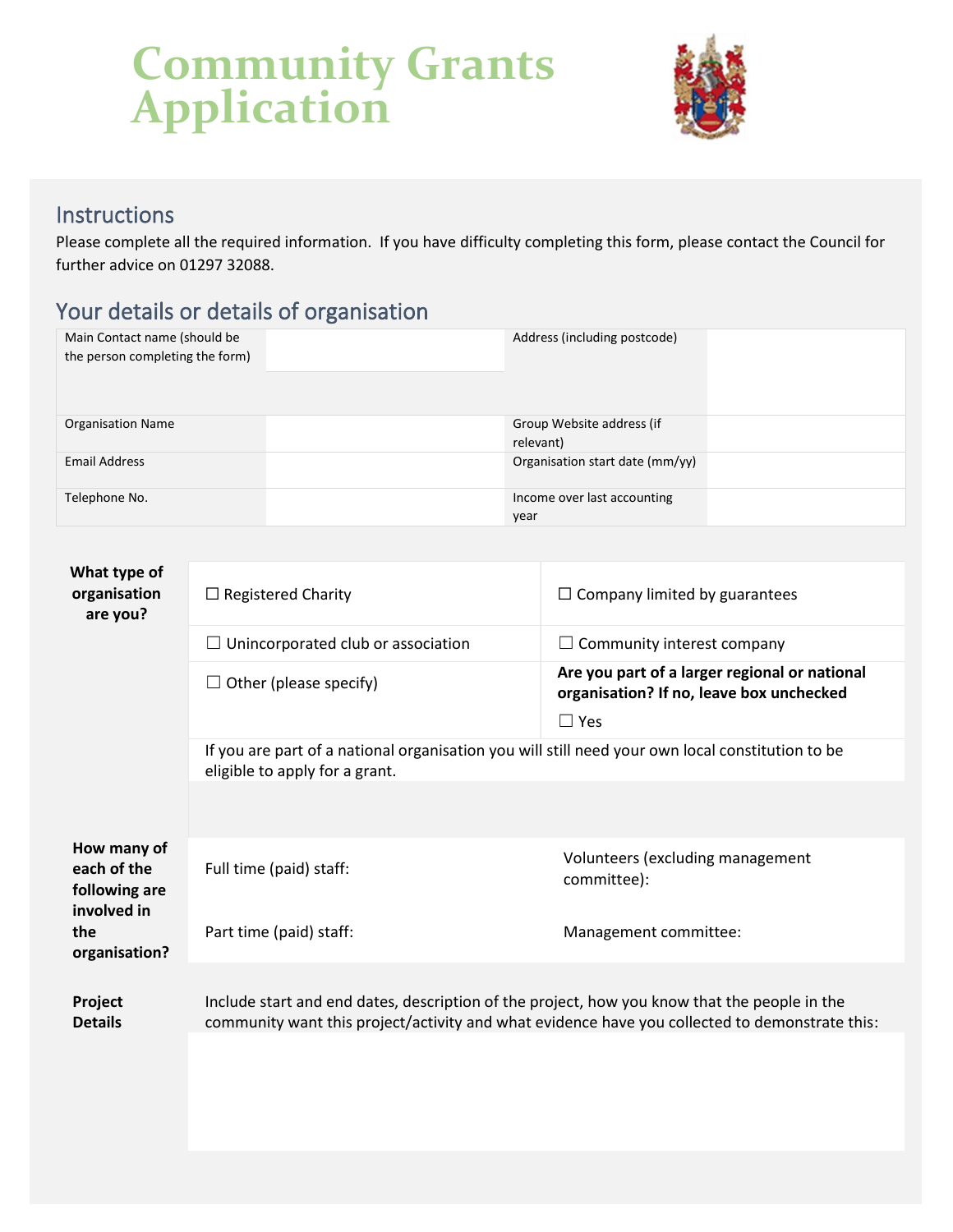

**How do you see this project/activity progressing after this funding comes to an end, or is it a one-off project?**

**Please state the positive changes this grant would make to the lives of people who use your project/service.**

**Where will this project/activity take place? (Include postcode)**

**Who is organising the activity/project? Please provide a brief background on your experience or your group's experience in this area of work**

**Please describe three outcomes that you are hoping to achieve with your project The PRIMARY outcome should be the one which you feel is the most important to the project and which most accurately reflects the work which a potential grant would fund.**

| 1.                       |                                                                                                         |   |  |
|--------------------------|---------------------------------------------------------------------------------------------------------|---|--|
| 2.                       |                                                                                                         |   |  |
| 3.                       |                                                                                                         |   |  |
|                          |                                                                                                         |   |  |
| Project<br><b>Budget</b> | How much will the<br>activity/project cost in total?                                                    | £ |  |
|                          | How much are you requesting a<br>grant for? (For amounts under<br>£1000 use the Small Grants<br>Policy) | £ |  |
|                          | How much has been raised so far<br>and where from?                                                      | £ |  |
| From:                    |                                                                                                         |   |  |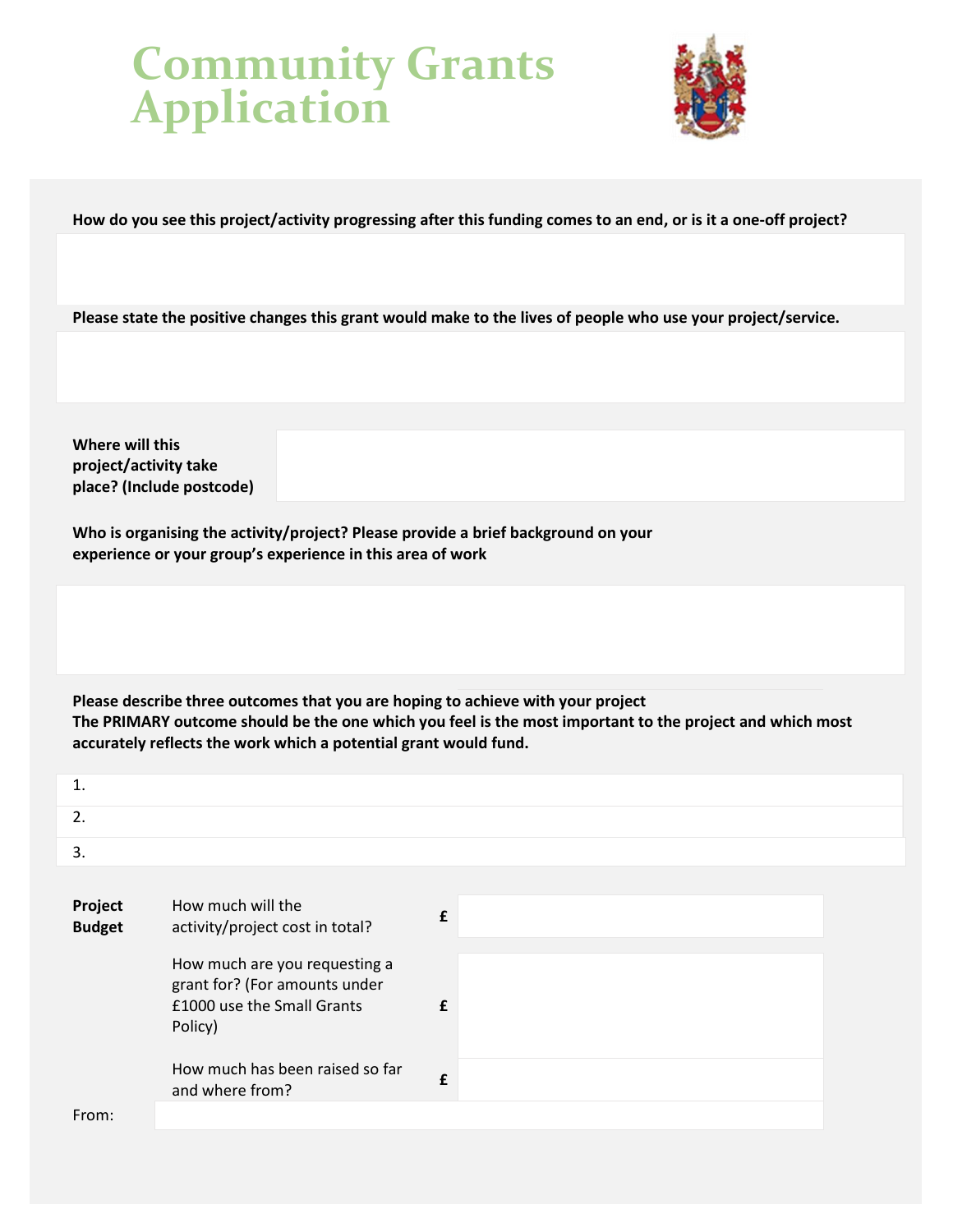

**Please give a breakdown of the cost of each item you are applying for funds to pay for. Be sure it adds up correctly.**

| <b>Staff costs</b>                  | Requested amount: Click here to enter text. |
|-------------------------------------|---------------------------------------------|
|                                     | Total Cost: Click here to enter text.       |
|                                     | Breakdown: Click here to enter text.        |
|                                     | Requested amount: Click here to enter text. |
| Volunteer<br>costs                  | Total Cost: Click here to enter text.       |
|                                     | Breakdown: Click here to enter text.        |
| Operational/                        | Requested amount: Click here to enter text. |
| activity costs                      | Total Cost: Click here to enter text.       |
|                                     | Breakdown: Click here to enter text.        |
| Office,                             | Requested amount: Click here to enter text. |
| overhead,<br>premises               | Total Cost: Click here to enter text.       |
| costs                               | Breakdown: Click here to enter text.        |
|                                     | Requested amount: Click here to enter text. |
| <b>Capital costs</b><br>(Equipment) | Total Cost: Click here to enter text.       |
|                                     | Breakdown: Click here to enter text.        |
|                                     | Requested amount: Click here to enter text. |
| <b>Publicity</b><br>costs           | Total Cost: Click here to enter text.       |
|                                     | Breakdown: Click here to enter text.        |
| <b>Other costs</b>                  | Requested amount: Click here to enter text. |
|                                     | Total Cost: Click here to enter text.       |
|                                     | Breakdown: Click here to enter text.        |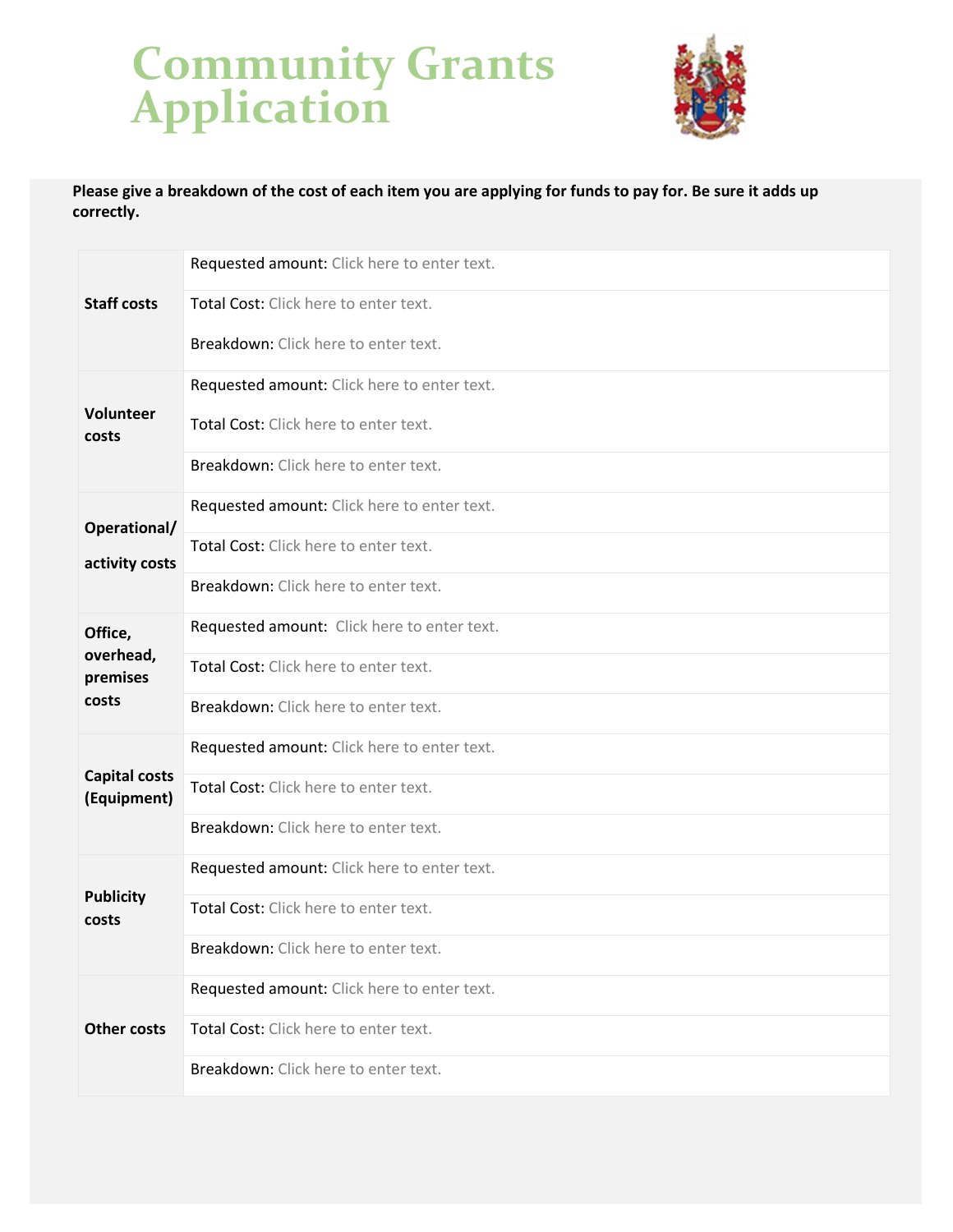

**Please attach copies of your group's supporting documents i.e. annual accounting information, constitution. Alternatively, they can be sent in by post – ensuring your Organisation name and fund applied to are clearly marked on the top sheet. Failure to supply these documents may mean a delay in payment of any grant awarded.**

Documents to follow in post:  $\square$ 

#### **Bank**

**details** Grant paid by BACS transfer. Please provide details of where you would like this paid.

| <b>Bank Name</b>                   | Bank A/C Name                                                                                                                          |
|------------------------------------|----------------------------------------------------------------------------------------------------------------------------------------|
| Sort Code                          | A/C Number                                                                                                                             |
| No. of<br>signatories<br>required: | Please note, the bank account should be in the name of the<br>organisation. Funds will not be paid to an individual's bank<br>account. |

If you are without a constitution, you must provide the name and contact details of the voluntary or not-for-profit organisation which has agreed to serve as your 'banker'. A letter confirming this from the 'banker' organisation, must be attached.

| Organisation<br>Name |  |  |
|----------------------|--|--|
| Contact<br>details   |  |  |